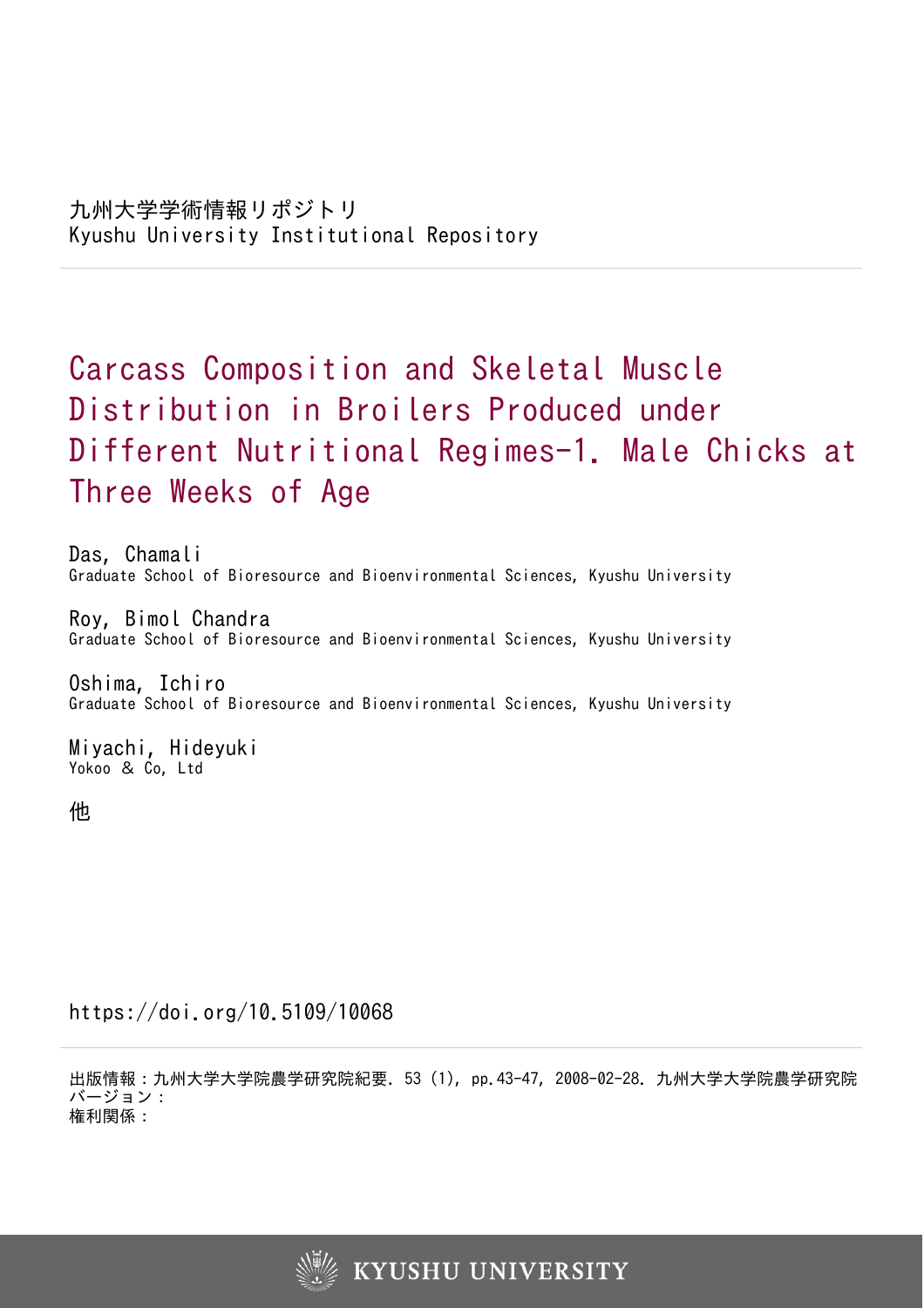# **Carcass Composition and Skeletal Muscle Distribution in Broilers Produced under Different Nutritional Regimes–1. Male Chicks at Three Weeks of Age**

# Chamali DAS<sup>1</sup>, Bimol Chandra ROY<sup>1§</sup>, Ichiro OSHIMA<sup>1§§</sup>, Hideyuki MIYACHI<sup>2</sup>, **Shotaro NISHIMURA\*, Shoji TABATA and Hisao IWAMOTO**

Laboratory of Functional Anatomy, Division of Animal science, Department of Animal and Marine Bioresource Sciences, Faculty of Agriculture, Kyushu University, Fukuoka 812–8581, Japan (*Received September 10, 2007 and accepted November 30, 2007*)

- 1. During early post–hatching growth in chickens, the wing muscles develop rapidly and their size relative to hind limb muscles increases (Iwamoto *et al*., 1975b; Ono *et al*., 1989). The aim of the present study was to assess whether the ratio of hind limb to wing muscle weight at three weeks of age could be altered by nutritional restriction during early growth.
- 2. Four groups of male chicks were reared on different complete feeds for three weeks. The feeds were: broiler finisher (BF; ME 13.47 MJ/kg, CP 180 g/kg), layer starter (LS; ME 12.34 MJ/kg, CP 210 g/kg), layer grower (LG; ME 11.92 MJ/kg, CP 170 g/kg) and pre–layer (PL; ME 11.72 MJ/kg, CP 140 g/kg) feeds.
- 3. Growth rate differed among the chick groups; both live weights and carcass weights were highest in BF chicks, followed by LS, LG and PL chicks. There was a 2.4–fold difference in live weight and carcass weight between the BF and PL chicks. The weight of carcass as a percentage of live weight was 81–82% and did not differ among the chick groups.
- 4. The percentage of the carcass made up of skeletal muscle was positively associated with carcass weight while the percentage made up of viscera was negatively associated with carcass weight. However, the percentage of carcass weight accounted for by bone and skin did not differ among the chick groups. LG and PL chicks had higher proportions of intermuscular and abdominal fats than the other treatment groups.
- 5. The wing and hind limb muscles generally made up a higher percentage of the heavier carcasses. The weight of hind limb muscle relative to wing muscle in PL chicks was 96.7% while the equivalent value in the other groups was in the range 79.6–83.3%. Shoulder girdle muscle was the major component of wing muscle while the femoral and crural muscles accounted for a large proportion of the total hind limb muscle.
- 6. Our results suggest that severe restriction of body growth induced by under–nutrition increases the size of the hind limb muscle relative to wing muscle as a result of greater depression of muscle development in the wing than in the hind limb.

# INTRODUCTION

White breast meat is composed mainly of white (type IIB) myofibers while dark thigh meat contains both red (type I and IIA) and white myofibers (Suzuki, 1978; Suzuki *et al*., 1985; Ono *et al*., 1993). Myofiber type composition and myofiber size differ between meat–type and egg–type chickens (Aberle *et al*., 1979; Iwamoto *et al*., 1992, 1993). Slow growing chicken genotypes show a higher percentage of dark to white meat than conventional broilers, and have been selected to produce dark meat rather than white meat (Iwamoto *et al*., 1997, 1998; Fanatico *et al*., 2005). The yield of white meat is reduced to a greater extent by growth limitation than that of dark meat (Gordon and Charles, 2002).

During the first two weeks of post–hatching growth, total wing muscle has been shown to increase in volume by 11.0–fold, and growth in the shoulder girdle muscle increases particularly markedly (15.6–fold) (Iwamoto *et al*., 1975b). On the other hand, the volume of hind limb muscle increases only 3.4–fold and the volume of the cervicodorsal muscle 2.9–fold over the same growth stage. In the *pectoralis* and *supracoracoideus*  muscles of the shoulder girdle subpart, myofibers are very small in diameter  $(5 \mu m)$  at hatching time and increase three–fold during this early growth period (Ono *et al*., 1989). These findings suggest that in this early period, restriction of body growth could negatively affect muscle growth, especially wing muscle growth, and thus change the relative size of hind limb to wing muscle.

In Japan, because the traditional method of cooking chicken involves boiling with vegetables, dark meat with its tougher and tastier quality is preferred (Nakamura *et al*., 1975; Iwamoto *et al*., 1998; Nakamura *et al*., 2003). Feeding regimes which increase the relative amount of hind limb meat in chickens would be commercially desirable in Japan. In the present study

<sup>&</sup>lt;sup>1</sup> Laboratory of Functional Anatomy, Division of Animal Science, Department of Animal and Marine Bioresource Sciences, Graduate School of Bioresouce and Bioenvironmental sciences, Kyushu University, Fukuoka 812–8581, Japan

<sup>2</sup> Yokoo & Co, Ltd, Tosu–shi, 841–8602, Japan

<sup>§</sup> Scientific Officer, Bangladesh Livestock Research Institute, Savar, Dhaka 1341, Bangladesh

<sup>§§</sup> Assistant Professor, Department of Health and Nutrition, Niigata University of Health and Welfare 1398, Shimami–cho, Niigata–shi, 950–3198 Japan

<sup>\*</sup> Corresponding author (E–mail: shotaro@agr.kyushu–u.ac.jp)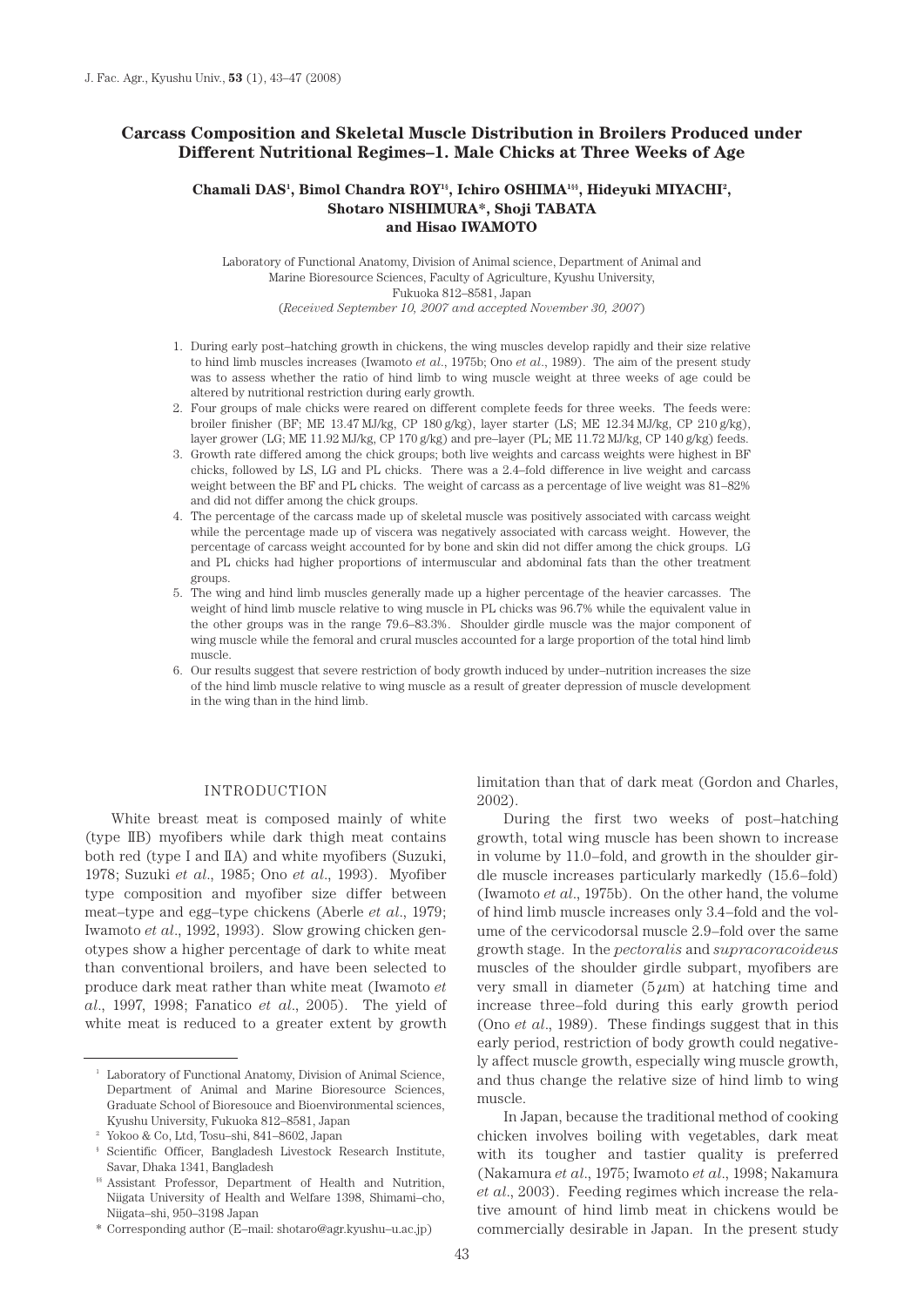we investigated methods of increasing the relative size of the hind limb muscle through nutritional manipulation. Body growth, carcass composition and skeletal muscle development, at three weeks of age, were compared in broiler chicks grown at different rates by altering the nutrient concentration of their complete feed.

# MATERIALS AND METHODS

# **Experimental Chicks**

Red Cornish×New Hampshire (Shaver, Fort Médoc, France) one–day–old chicks were randomly allocated to four different floor pens (25 chicks/pen, 1.8 m×1.8 m) in an experimental facility using litter on a concrete floor. Each of four groups of the chicks were reared with either broiler finisher (BF; metabolizable energy 13.47 MJ/kg, crude protein 180 g/kg), layer starter (LS; ME 12.34 MJ/kg, CP 210 g/kg), layer grower (LG; ME 11.92 MJ/kg, CP 170 g/kg) or pre–layer (PL; ME 11.72 g/ kg, CP 140 g/kg) complete feeds (Marubeni Nisshin Feed Co. Ltd, Tokyo, Japan). Feed and water were provided ad libitum with two tube feeders and one drinker in each pen.

At three weeks of age, 12 chicks from the BF group, 8 chicks from the LS group, 8 chicks from the LG group and 8 chicks from the PL group were selected at random and killed by bleeding from a severed carotid artery and jugular vein after a 12 hr overnight fast. Carcasses were placed in a water bath at 60 ˚C water for 120 sec. prior to plucking the feather and down by hand. Then the carcasses were chilled in ice–water for at least 1hr and weighed after decapitation at the atlanto–occipital joint and removal of the feet at the intertarsal joint. Carcass weight as a percentage of live weight was then calculated.

## **Dissection of carcass**

After removing the skin, the carcass was dissected into wing, hind limb and cervicodorsal parts, and the visceral organs and abdominal fat were then separated from the rest of the carcass. The total weights of skin, visceral organs and abdominal fat were measured. Each part was divided into three components, namely, fatty tissue, skeletal muscle and bone (including tendons and ligaments). Total skeletal muscle, intermuscular fat and bone were weighed and expressed as combined totals.

Skeletal muscle from the left side of carcass was divided into four wing subparts, three hind limb subparts and two cervicodorsal subparts by dissection based on gross anatomical construction (Vanden Berge, 1979; Vollmehrhaus, 1992). The wing muscle was comprised of the shoulder girdle (the largest subpart composed of the muscles over the shoulder girdle framework), brachial (muscles of the belly attached to the brachial bone), antebrachial (muscles of the forearm and hand) and abdominal (four abdominal muscles) muscle subparts. The hind limb muscle was comprised of the pelvic (muscles connecting pelvic girdle and the proximal region of femoral bone except for the *obturatorius medialis* muscle), femoral (muscles of the belly on the femoral bone) and crural (muscles of the belly on the tarsotibial bone) muscle subparts. The cervicodorsal region was comprised of the dorsocaudal muscle (dorsal and caudal muscles and *obturatorius medialis*  muscle) and the cervical muscle subparts.

The weights of the *pectoralis*, s*upracoracoideus*, *triceps brachii*, *biceps brachii*, *iliotrochanterici* (the cranial, caudal and medial heads), *iliotibialis cranialis*, *iliotibialis lateralis*, *femorotibiales* (the lateral, middle and medial heads), *flexor cruris lateralis*, *puboischiofemoralis* (the medial and lateral parts) and *gastrocnemius* (the lateral, medial and intermediate parts) muscles were measured on the right side of the carcass.

#### **Statistical analysis**

In this study, all the parameters were expressed as

Table 1. Comparison of live weight, carcass weight and percentage, and percentages of total muscle, bone, intermuscular fatty tissue, viscera, skin and abdominal fat on carcass weight among the chick's groups at 3 weeks of age

| Chick's groups             | BF                 | LS               | LG               | PI <sub>r</sub>  |
|----------------------------|--------------------|------------------|------------------|------------------|
| No of birds                | 12                 | 8                | 8                | 8                |
| Live weight $(g)$          | $616 \pm 9a$       | $467 + 5h$       | $318 \pm 10c$    | $259 \pm 6d$     |
| Carcass weight $(g)$       | $502 \pm 9a$       | $378 \pm 7b$     | $262 \pm 8c$     | $213 \pm 5d$     |
| Carcass percentage         | 81.5               | 80.9             | 82.4             | 82.2             |
| Carcass composition $(\%)$ |                    |                  |                  |                  |
| Total muscle               | $43.5 \pm 0.5a$    | $41.1 \pm 0.8a$  | $36.7 \pm 0.5$ b | $34.0 \pm 1.0c$  |
| Total bone                 | $16.3 \pm 0.4a$    | $16.1 \pm 0.5a$  | $15.6 \pm 0.4a$  | $15.7 \pm 0.3a$  |
| Total intermuscular fat    | $2.47 + 0.22h$     | $2.69 + 0.17h$   | $315+013ab$      | $358+025a$       |
| Visceral                   | $23.3 \pm 0.3d$    | $26.4 \pm 0.5c$  | $29.8 \pm 0.8$ b | $32.8 \pm 0.6a$  |
| Skin                       | $11.8 \pm 0.4a$    | $11.2 \pm 0.4a$  | $12.1 \pm 0.6a$  | $10.7 \pm 0.3a$  |
| Abdominal fat.             | $1.34 \pm 0.11$ bc | $1.14 \pm 0.10c$ | $167+009a$       | $1.56 + 0.14$ ab |

Means±standard errors

BF; Broiler finisher fed birds, LS; Layer starter fed birds, LG; Layer grower fed birds and PL; Pre–layer fed birds.

a, b, c, d; Means with the same letter did not differ significantly between chick's groups at 5% level.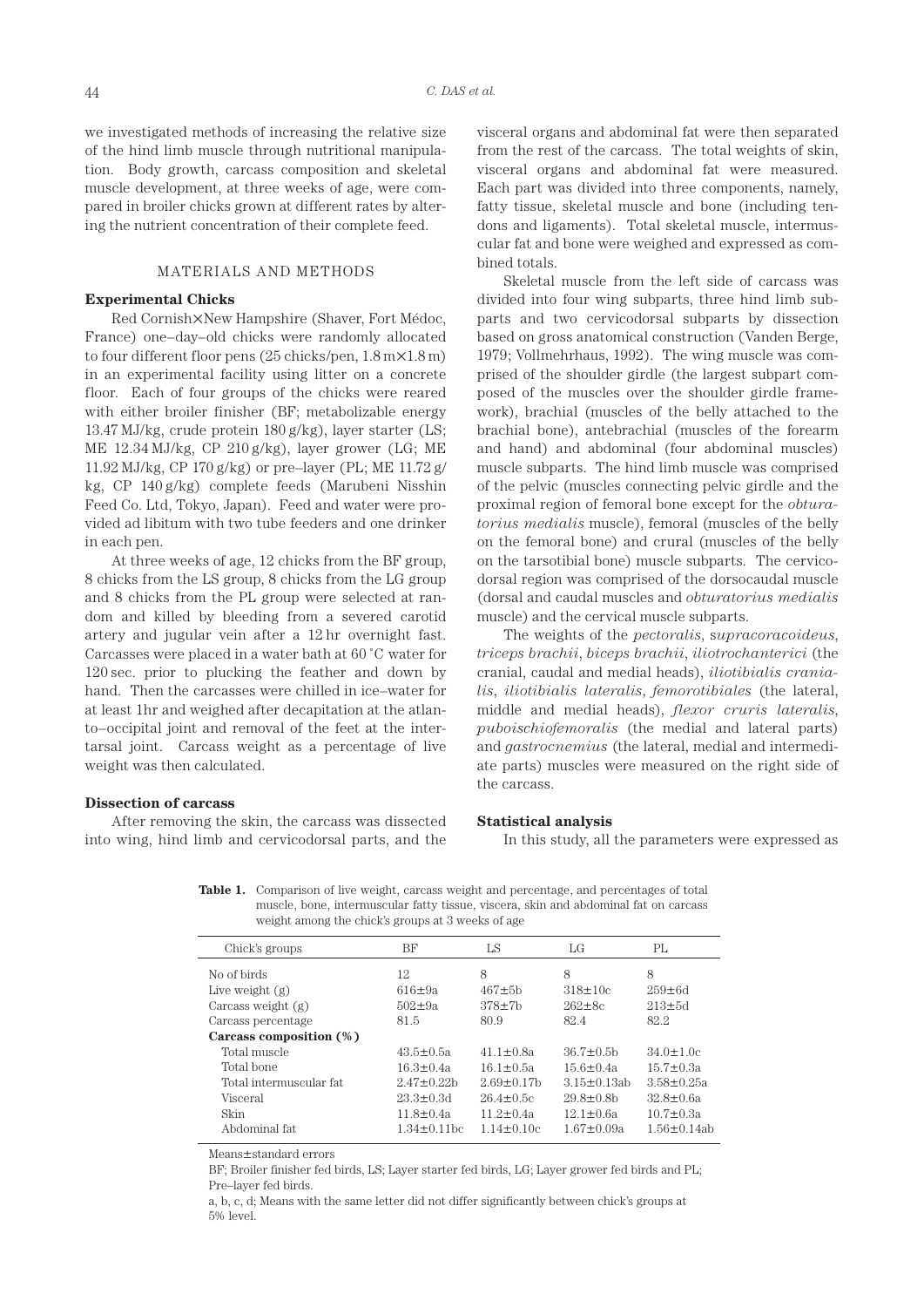relative weight (%) of carcass. Differences in parameters among experimental groups were assessed for statistical significance using one–way analysis of variance (Steel and Torrie, 1980) and the 95% probability threshold was taken as indicating statistical significance.

#### RESULTS

## **Live weight and carcass weight**

Live weight and carcass weight differed significantly among all chick types at three weeks of age (Table 1). The largest live weight and carcass weight were found in BF–fed chicks which were 2.4–fold larger than the smallest group, the PL–fed chicks. The next largest were the LS–fed chicks followed by the LG–fed chicks. The percentage of carcass to live weight was 81–82% in all chick groups.

#### **Carcass composition**

The chick groups showing larger body size generally showed a higher percentage of total skeletal muscle weight and a smaller percentage of visceral weight although muscle weight in BF chicks did not differ significantly from LS chicks (Table 1). Total bone and skin weights did not differ among the chick groups. Both intermuscular and abdominal fat weights, expressed relative to carcass weight, were negatively associated with carcass weight.

#### **Skeletal muscle weights**

The weight of wing muscle as a percentage of carcass weight was highest (19–20%) in BF and LS chicks, followed by LG chicks (17%), and the smallest percentage (14%) was found in PL chicks (Table 2). The largest percentage (17%) of hind limb muscle was observed in BF chicks and conversely the smallest (14%) was found in LG and PL chicks; LS chicks showed an intermediate percentage (15%). The weight of the hind limb muscle relative to wing muscle was highest in PL chicks (97%) and was significantly higher than in the other groups (80–83%). The percentage of cervicodorsal muscle did not differ among the chick groups.

Shoulder girdle muscle, the largest subpart of the wing, accounted for 78% of the wing muscle in BF chicks, 76% in LS and LG chicks, and 73% in PL chicks. These results suggest that in PL chicks, the low relative weight of the wing muscle can be mainly attributed to severely restricted development of the shoulder girdle muscle (Table 2). The percentage weight of abdominal muscle did not differ among the chick groups. The percentages of brachial and antebrachial muscles were larger in BF and LS chicks than in LG and PL chicks. In the hind limb muscle, the percentage of overall carcass weight accounted for by the femoral and crural muscle changed in the same manner as for the hind limb muscle as a whole among the different chick groups but the percentage of pelvic muscle did not differ among chick groups. In the cervicodorsal muscle parts, the percentage weight of the dorsocaudal subpart in BF chicks was significantly higher than in LG and PL chicks while the relative weight of the cervical muscle did not differ among the chick groups.

## **Individual muscle weights**

The *pectoralis* muscle, which is the largest of the wing muscles, showed marked differences in relative weight among the chick groups, being largest in the BF chicks, followed by the LS chicks, followed by LG chicks, with the lowest relative weight being found in the PL chicks (Table 3). The *supracoracoideus* muscle accounted for around a third of wing muscle weight

**Table 2.** Comparison of percentage weights of muscle groups and subgroups to carcass weight among the chick's groups at 3 weeks of age

| Chick's group                 | BF                 | LS                 | LG                 | PL                |
|-------------------------------|--------------------|--------------------|--------------------|-------------------|
| Wing muscles                  | $15.91 \pm 0.34a$  | $14.81 \pm 0.45a$  | $12.59 \pm 0.26$ b | $10.27 \pm 0.34c$ |
| Shoulder girdle m.            | $1.89 \pm 0.04$ ab | $1.91 \pm 0.07a$   | $1.66 \pm 0.05$ bc | $1.56 \pm 0.09c$  |
| Brachial m.                   | $1.65 \pm 0.04a$   | $1.65 \pm 0.06a$   | $1.41 \pm 0.04$    | $1.26 \pm 0.07$ b |
| Antebrachial m.               | $0.96 \pm 0.04a$   | $1.00 \pm 0.04a$   | $0.94 \pm 0.03a$   | $0.99 \pm 0.07a$  |
| Abdominal m.                  | $20.41 \pm 0.38a$  | $19.37 \pm 0.47a$  | $16.60 \pm 0.32$ b | $14.08 \pm 0.47c$ |
| Combined                      |                    |                    |                    |                   |
| <b>Hindlimb muscles</b>       |                    |                    |                    |                   |
| Pelvic m.                     | $1.55 \pm 0.04a$   | $1.43 \pm 0.10a$   | $1.32 \pm 0.05a$   | $1.30 \pm 0.08a$  |
| Femoral m.                    | $8.16 \pm 0.11a$   | $7.57 \pm 0.09$ b  | $6.85 \pm 0.14c$   | $6.64 \pm 0.21c$  |
| Crural m.                     | $6.98 \pm 0.07$ a  | $6.43 \pm 0.09$    | $5.74 \pm 0.12c$   | $5.69 \pm 0.13c$  |
| Combained                     | $16.69 \pm 0.15a$  | $15.42 \pm 0.23h$  | $13.91 \pm 0.29c$  | $13.62 \pm 0.35c$ |
| <b>Cervicodorsal muscles</b>  |                    |                    |                    |                   |
| Dorsocaudal m.                | $1.67 \pm 0.07a$   | $1.43 \pm 0.07$ ab | $1.32 \pm 0.04$    | $1.29 \pm 0.05$ b |
| Cervical m.                   | $2.21 \pm 0.09a$   | $2.32 \pm 0.09a$   | $2.18 \pm 0.07a$   | $2.32 \pm 0.10a$  |
| Combained                     | $3.88 \pm 0.09a$   | $3.75 \pm 0.15a$   | $3.49 \pm 0.08a$   | $3.61 \pm 0.14a$  |
| % of hindlimb to wing muscles | $81.8 \pm 1.1$ b   | $79.6 \pm 1.7$ b   | $83.3 \pm 1.9$ b   | $96.7 \pm 1.3a$   |

Means±standard errors

BF; Broiler finisher fed birds, LS; Layer starter fed birds, LG; Layer grower fed birds, and PL; Pre–layer fed birds.

a, b, c; Means with the same letter did not differ significantly between chick's groups at 5% level.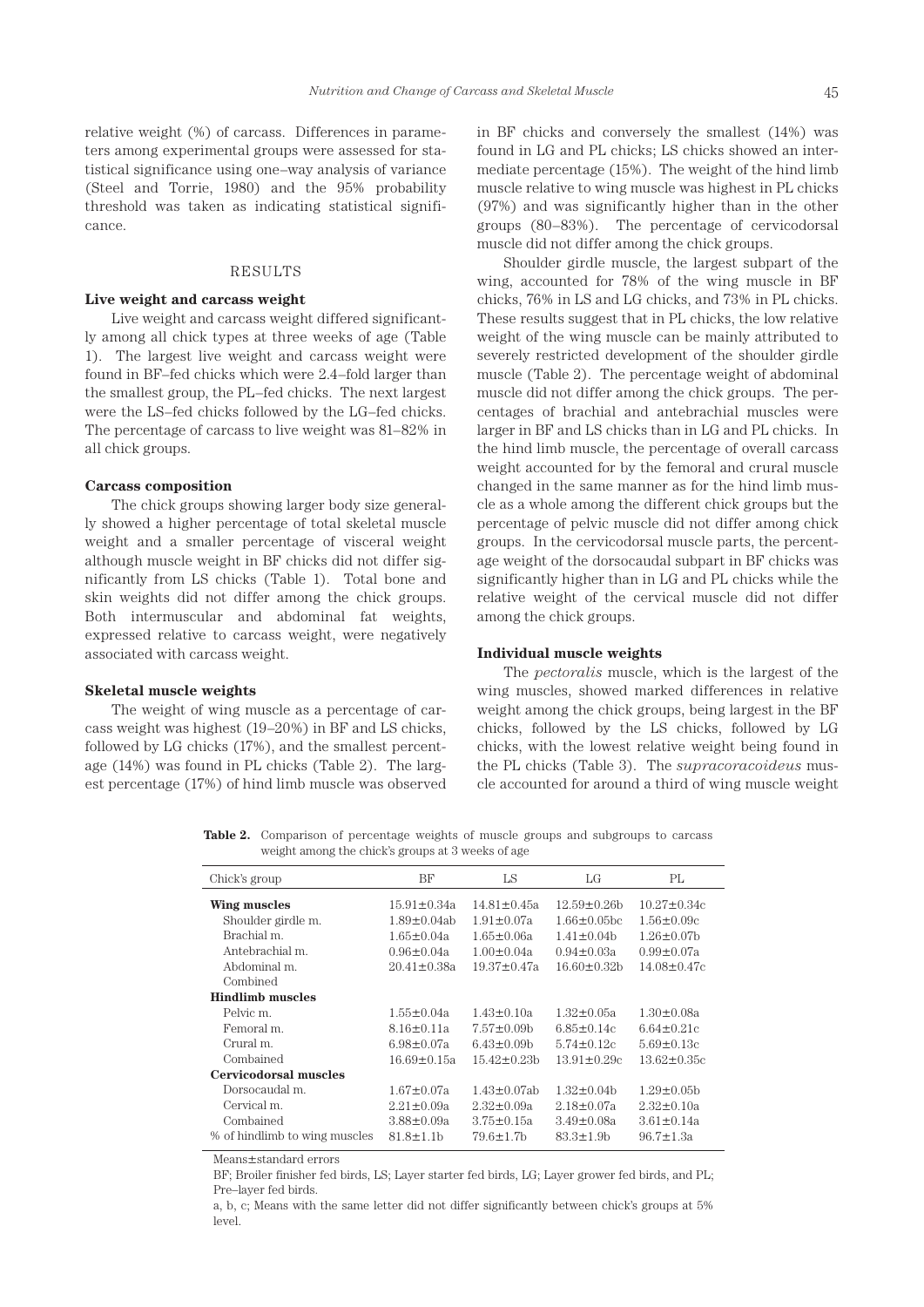| Chick's group                    | BF                 | LS                 | LG                 | PL                 |
|----------------------------------|--------------------|--------------------|--------------------|--------------------|
| <i>M.</i> pectoralis             | $10.84 \pm 0.26a$  | $9.52 \pm 0.37$ b  | $7.88 \pm 0.22c$   | $6.52 \pm 0.30$ d  |
| M. supracoracoideus              | $3.00 \pm 0.06a$   | $2.75 \pm 0.11a$   | $2.39 \pm 0.06$    | $2.03 \pm 0.05c$   |
| M. triceps brachii               | $0.77 \pm 0.02a$   | $0.76 \pm 0.04$ ab | $0.65 \pm 0.04$ bc | $0.63 \pm 0.02c$   |
| M. biceps brachii                | $0.48 \pm 0.01a$   | $0.48 \pm 0.02a$   | $0.34 \pm 0.04$    | $0.35 \pm 0.02$ b  |
| Mm. iliotrochanterici            | $1.14 \pm 0.02a$   | $1.09 \pm 0.05$ ab | $0.99 \pm 0.03$    | $1.00 \pm 0.05$ b  |
| <i>M. iliotibialis cranialis</i> | $0.75 \pm 0.01a$   | $0.69 \pm 0.03$ ab | $0.66 \pm 0.02$    | $0.65 \pm 0.02$ b  |
| <i>M. iliotibialis lateralis</i> | $1.95 \pm 0.06a$   | $1.75+0.07ab$      | $1.63 \pm 0.07$ bc | $1.37 \pm 0.09c$   |
| Mm. femorotibiales               | $1.86 \pm 0.04$ ab | $1.88 \pm 0.03a$   | $1.67 \pm 0.03c$   | $1.71 \pm 0.06$ bc |
| M. flexor cruris lateralis       | $1.09 \pm 0.05a$   | $0.96 \pm 0.04$ ab | $0.85 \pm 0.03$ bc | $0.73 \pm 0.03c$   |
| M. puboischiofemoralis           | $0.81 \pm 0.02a$   | $0.74 \pm 0.02$ b  | $0.74 \pm 0.01$ b  | $0.76 \pm 0.01$ ab |
| M. gastrocnemius                 | $2.58 \pm 0.06a$   | $2.31 \pm 0.10$ ab | $2.25 \pm 0.07$ bc | $2.01 \pm 0.07c$   |

**Table 3.** Comparison of percentage weights of individual muscle to carcass weights among the chick's groups at 3 weeks of age

Means±standard errors

BF; Broiler finisher fed birds, LS; Layer starter fed birds, LG; Layer grower fed birds and PL; Pre–layer fed birds.

a, b, c, d; Means with the same letter did not differ significantly between chick's groups at 5% level.

and its relative weight was highest in the BF and LS chick groups, followed by LG group and then the PL group. The *triceps brachii* and *biceps brachii* muscles of the wing parts also generally represented a larger percentage of carcass weight in BF and LS chicks than in LG and PL chicks although the *biceps brachii* was smaller in LG than in PL chicks.

The two largest muscles of the thigh, the *iliotibialis lateralis* and the *femorotibiales*, were generally larger, as a percentage of carcass weight, in BF and LS chicks than in LG and PL chicks. However, the *iliotibialis lateralis* did not differ between LS and LG chicks and the *femorotibiales* did not differ between BF chicks and PL chicks. The relative weight of the *gastrocnemius* muscle in the crural subpart was also higher in BF chicks and smaller in PL chicks with the weight in LS and LG groups being intermediate. The other muscles of BF chicks also accounted for a higher percentage of carcass weight than equivalent weights in the other groups. Conversely, the relative weight of the other muscles was lowest in the PL and LG chick groups.

# DISCUSSION

Since feed consumption of chickens is fairly constant regardless of variation in feed energy content, energy intake is increased when a high–energy diet is consumed (Brue and Lasthaw, 1985). A high protein content in feed accelerates the growth rate of chickens but does not lead to the accumulation of abdominal fat provided a constant ratio of energy to protein is maintained (Batrov *et al*., 1974; Skinner *et al*., 1992; Aggrey, 2004). In the present study, the feed containing the highest energy led to the most rapid growth of chicks. The PL feed with its high ratio of energy to protein had only minor effects on intermuscular and abdominal fat deposition because of its low energy content. Visceral components decrease as a percentage of carcass weight and conversely skeletal muscle increases as a percentage of carcass weight with body growth (Hayse and Marion, 1973; Moran, 1977; Roy *et al*., 2007). In this study, the percentage weight of viscera to carcass also decreased and conversely the percentage weight of skeletal muscle increased as body weight increased across the chick groups. However, the percentage of carcasses to live weight did not differ among the chick groups.

In a previous study using Barred Plymouth Rock cockerels at three weeks of age, skeletal muscle as a whole accounted for 32.1% of live weight (Iwamoto *et al*., 1975a). In the current study, the chicks at three weeks of age showed considerable variation in the overall weight of the muscle as a percentage of carcass weight with values varying from 28% in PL chicks, which were also the smallest chicks, to 35% in BF chicks, which were the largest chicks. Live weight at three weeks of age was low, at 185 g, in the Plymouth Rock chickens but varied from 259 g to 616 g in the chicks in the current study. These results suggest that changes in relative muscle weight depend on differences in body size within a breed but are independent of variation in body size between breeds in chicks. As total muscle weight shows a positive allometric relationship with live weight during the post–hatching growth stage prior to sexual maturation (Iwamoto *et al*., 1977), it is very important to maintain rapid growth rate at this growth stage by providing suitable environmental conditions for effective production of chickens.

In a previous study using male Barred Plymouth Rock chicks, the relative weight of hind limb to wing muscle changed with growth from 247% at hatching to 112% at one week of age to 76.2% at two weeks of age (Iwamoto *et al*., 1975b). The relative weight of hind limb to wing muscle was 76.5% in Red Cornish  $\times$  New Hampshire male broilers at 80 days of age following feeding on broiler feeds and 80–84% at 80, 95 or 108 days old reared with layer feeds (Roy *et al*., 2007). In the present study, the relative size of hind limb to wing muscle in BF, LS or LG chick groups at three weeks of